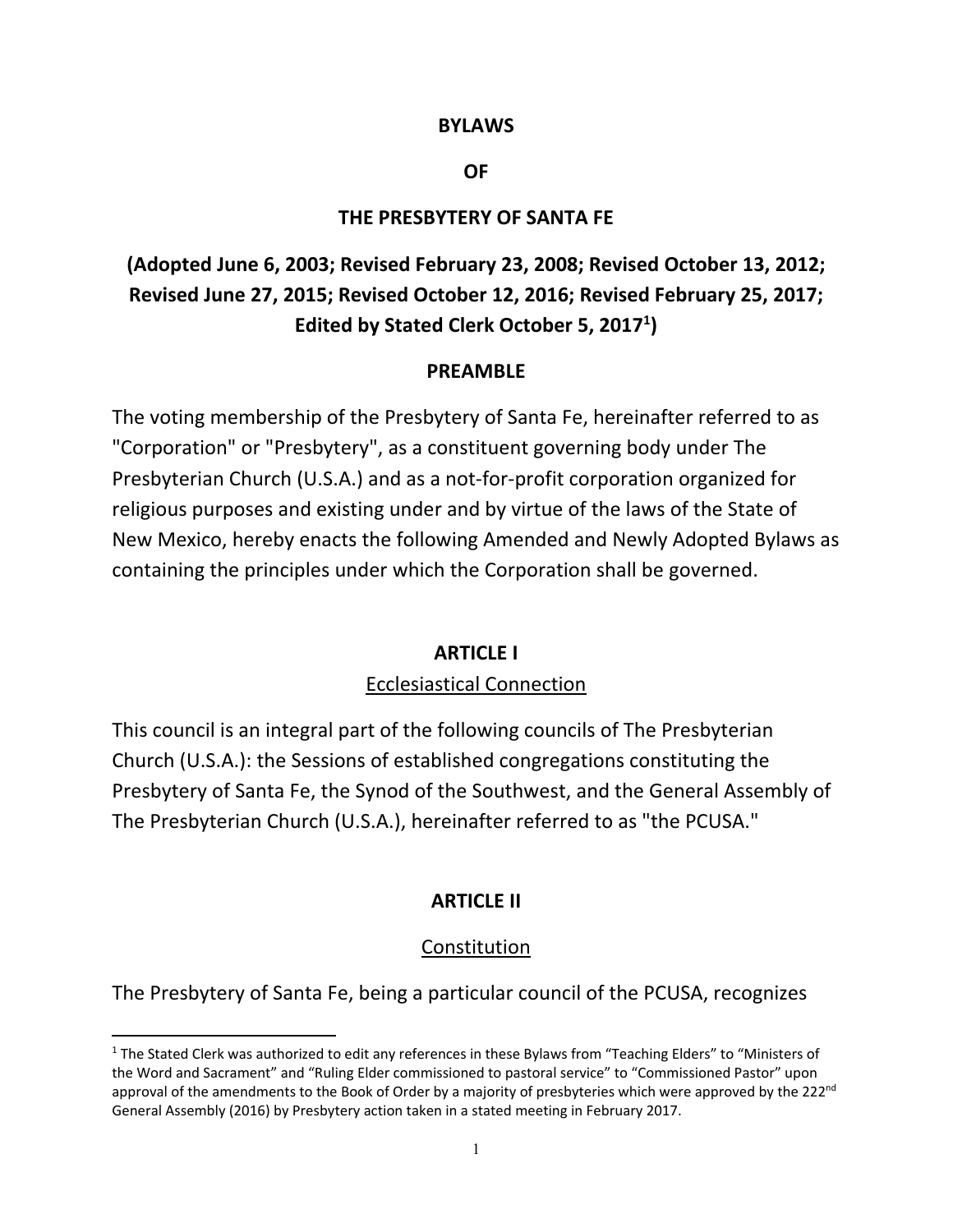that the Constitution of the PCUSA is, in all of its provisions, obligatory upon this particular council and its members. If any part of these Bylaws conflict with the Constitution of the PCUSA, the same shall be null and void and the provision, or provisions, of the Constitution of the PCUSA shall be substituted therein.

### **ARTICLE III**

# **Territory**

The territory in which the Corporation's operations are principally to be conducted is the territory shown within its geographical boundaries on Exhibit "A", which is attached to and made a part of these Bylaws.

# **ARTICLE IV**

# Membership

- 1) Voting Membership. The voting membership of this Corporation at any Presbytery meeting shall consist of those persons ordained as Ministers of the Word and Sacrament<sup>2</sup> who have been admitted as continuing members of the Presbytery, Ruling Elders who have a commission as a Commissioned Pastor<sup>3</sup>, and those Ruling Elders who have been received into membership of a PCUSA affiliated church corporation located in the Presbytery's territory and have been duly elected;
	- a) As a Ruling Elder Commissioner to the Presbytery by their respective session,
	- b)As Chair of a Presbytery Commission or Committee,
	- c) As either an ecclesiastical or corporate officer of this Presbytery,
	- d)As a Ruling Elder who is a Certified Christian Educator, who is currently employed as an educator at least half‐time in a congregation in the

 2 The Book of Order 2017/2019 defines "Minister of the Word and Sacrament" as follows: "**Ministers of the Word and Sacrament (also called teaching elders and pastors)**…" See G‐2.0501. For purposes of these Bylaws, the term "Ministers of the Word and Sacrament" is used, at the same time, acknowledging that the other terms are also acceptable alternatives.

<sup>&</sup>lt;sup>3</sup> The Book of Order 2017/2019 replaced the terms "Ruling Elder commissioned to pastoral service" and "Ruling Elder commissioned to particular pastoral service" with "Commissioned Pastor (also known as Commissioned Ruling Elder)". See, for example, W-4.0404, but note the continuing use of the term "Ruling Elders commissioned to pastoral service" in G‐3.0307 and the use of the title "Commissioning Ruling Elders to Particular Pastoral Service" in G‐2.10. For purposes of these Bylaws, the term "Commissioned Pastor" is used.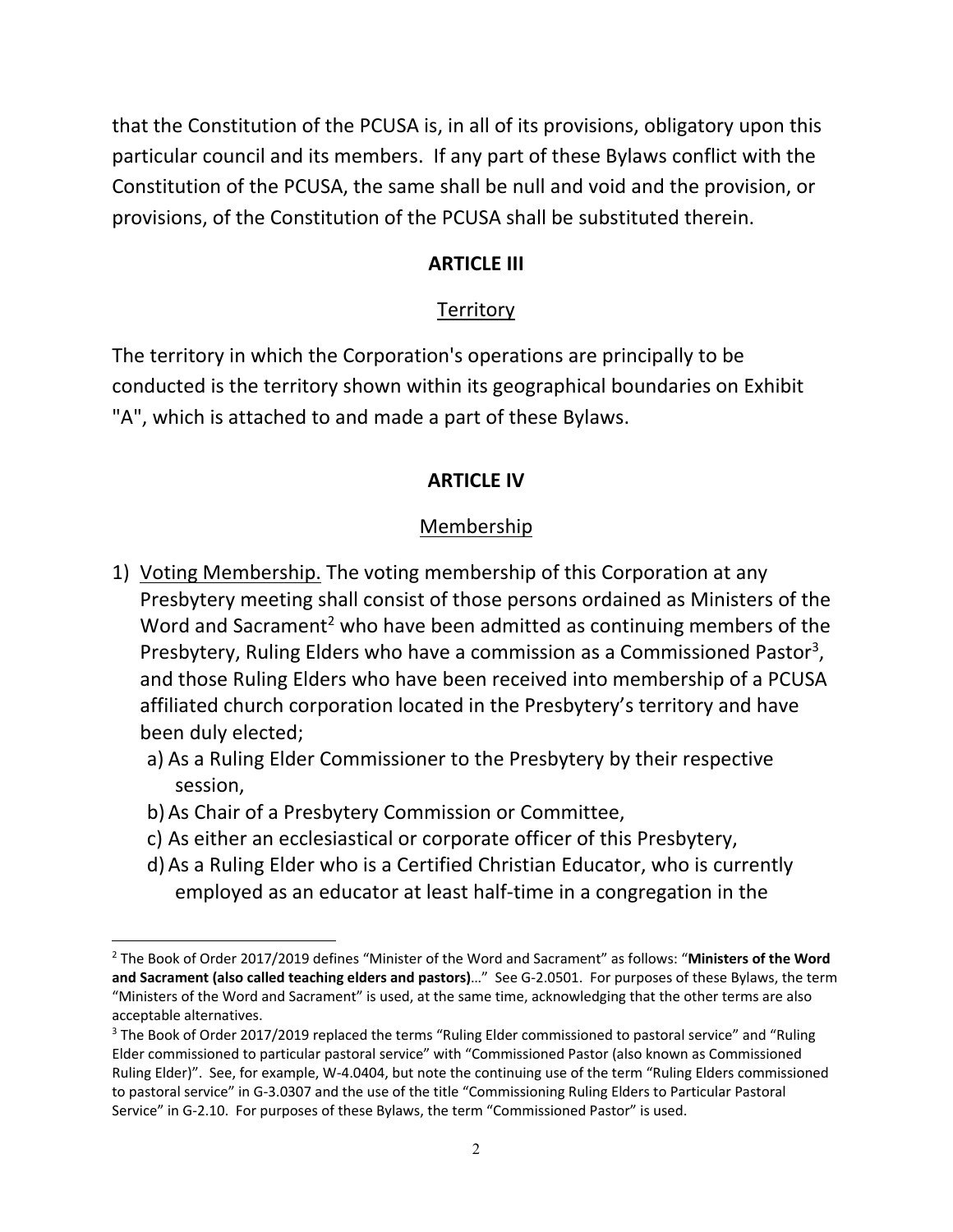Presbytery,

- e) As Moderator of Presbytery for any prior year.
- f) Moderator of Presbyterian Women if she is not otherwise a voting member of Presbytery.
- 2) Corresponding Members. When in attendance, corresponding members with voice, but without vote shall be:

a) Members of Synod Staff and Presbytery staff, and

b) Ministers of the Word and Sacrament of other Presbyteries of the PCUSA and of other communions in correspondence with the General Assembly.

- 3) Youth Advisory Delegates. Persons between 17 and 23 years of age, not otherwise serving as a Ruling Elder commissioner, may be elected by each Session for a term of one year. Youth advisory delegates must be active members of the particular congregation which elected them and are granted privilege of the floor, but without vote.
- 4) Others in Attendance. Others in attendance at a meeting of Presbytery may be granted privilege of the floor by action of Presbytery. Such persons should present their names to the Administrator prior to the opening of the particular Presbytery meeting.
- 5) Judicial Process. Full judicial process as defined in the Rules of Discipline of the Constitution of the PCUSA shall apply to all communicant members, Ministers of the Word and Sacrament, and corporations affiliated with and subject to the Constitution of the PCUSA.

# **ARTICLE V**

# The Presbytery as an Ecclesiastical Entity

- 1) The Presbytery, as an ecclesiastical body, shall consist of the following:
	- a. Ecclesiastical Officers of Presbytery. Presbytery elects as its ecclesiastical officers a Moderator, Moderator‐elect, Past Moderator, Stated Clerk and Treasurer. Their duties are as stated in the Book of Order and the Standing Rules of the Presbytery of Santa Fe. The terms of office for the Moderator and Moderator‐elect begin with their installation. The terms of office for the Stated Clerk and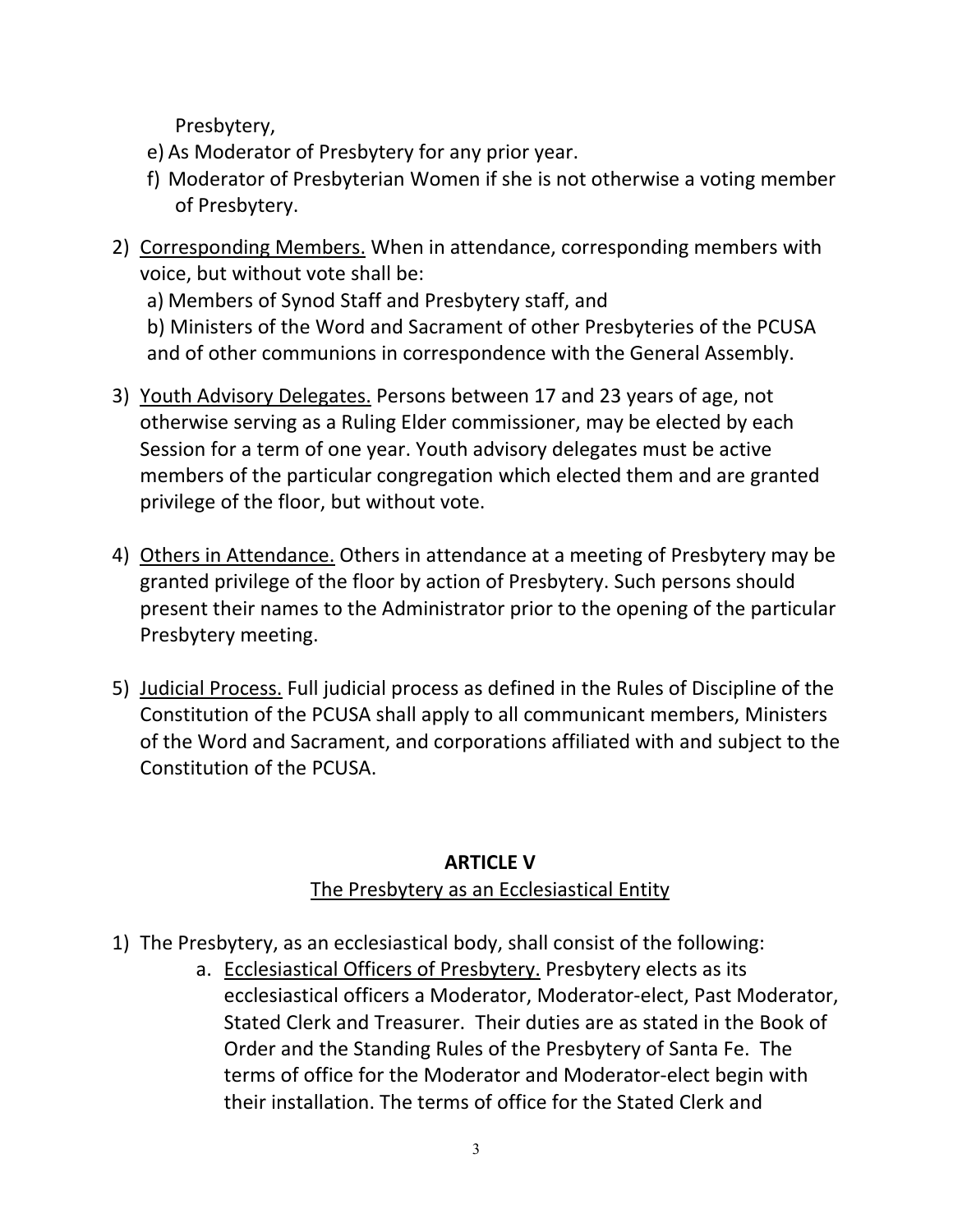Treasurer begin at the close of the Annual Meeting following election.

- i. The Moderator is ordinarily the person who has served as Moderator‐elect the preceding year, and is elected for a term of one year.
- ii. The Moderator‐elect is elected for a term of one year.
- iii. The Past Moderator is elected for a term of one year.
- iv. The Stated Clerk is elected for a term of three years.
- v. The Treasurer is elected for a term of three years.
- b. Presbytery Commissions, Committees and Teams. The Commissions and Committees of Presbytery shall be those created to fulfill the vision and values of the Presbytery and those required by the Constitution of the Presbyterian Church (U.S.A.). They shall include: the Commission on Ministry; the Commission on Preparation for Ministry; the Committee on Representation and Participation; the Worship Networking Committee; the Education Networking Committee; the Mission Networking Committee; the Finance and Property Committee; the Personnel Committee; the Presbytery Permanent Judicial Commission; the Leadership Team; and the Coordinating Team.
	- i. Responsibilities. The responsibilities of these commissions, committees, and teams are set forth in the Book of Order and the Standing Rules of the Presbytery.
	- ii. Election.
		- 1. The members and chairpersons of all Commissions and Committees, except as otherwise noted in paragraphs 2 and 3 below, are nominated by the Committee on Representation and Participation and elected annually by the Presbytery.
		- 2. The members of the Permanent Judicial Commission shall elect their own chairperson from among their membership.
		- 3. The members of the Committee on Representation and Participation are nominated by the Coordinating Team and elected by the Presbytery. The chair shall be nominated from among the committee members by the Moderator of the Presbytery and elected annually by the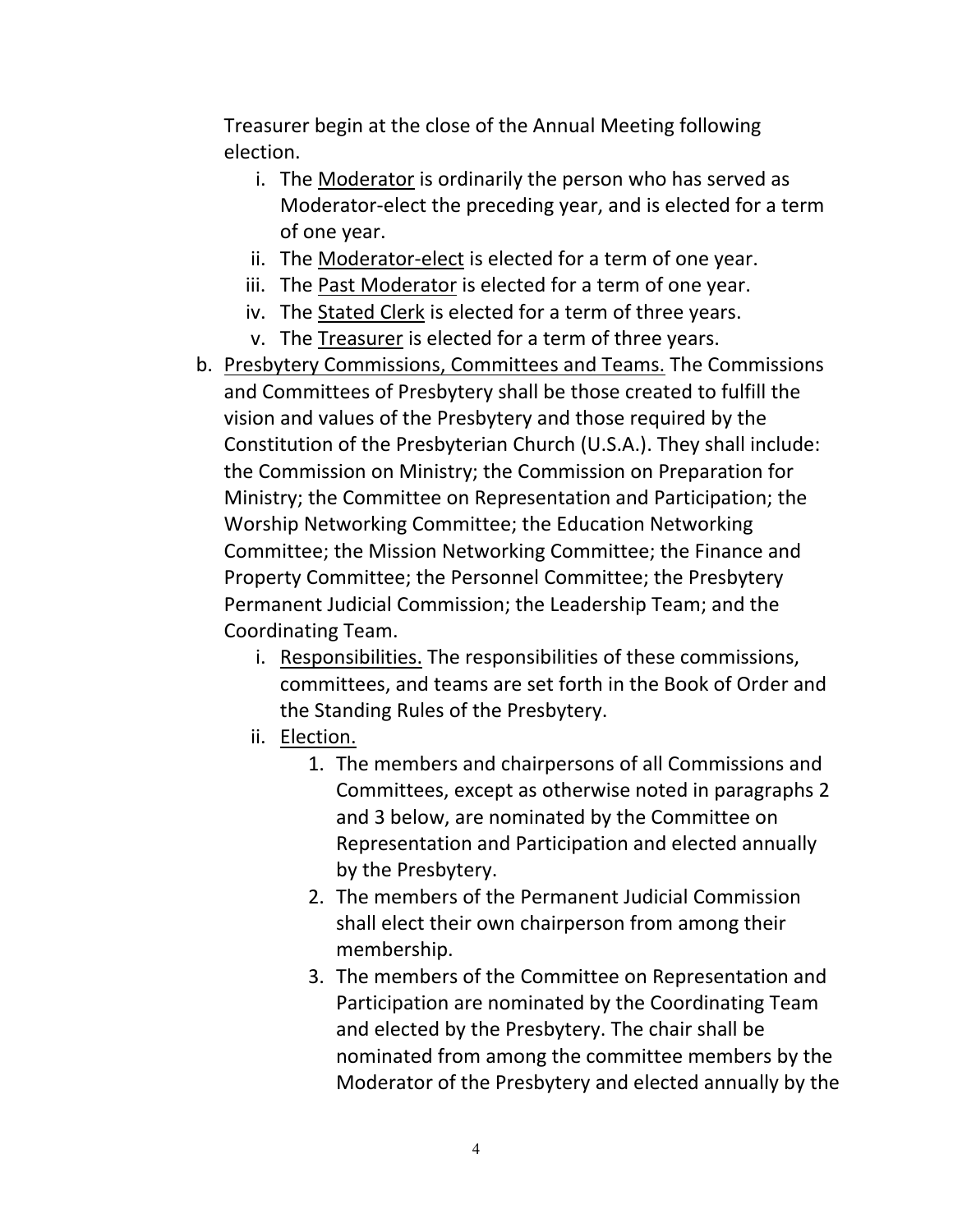Presbytery.

- iii. Terms.
	- 1. The Commissions and Committee members are elected to three year terms divided into three equal classes and the chairpersons or co‐chairpersons shall be elected annually to serve one year terms, except the Permanent Judicial Commission members shall be elected for a six year term.
	- 2. The Commission and Committee members shall serve no more than two complete terms or partial terms aggregating more than six consecutive years and no Commission or Committee chairperson shall serve more than three complete terms or partial terms aggregating more than three consecutive years. Members of the Permanent Judicial Commission, as defined in the Book of Order, may serve only one term.
- iv. Quorum. A quorum shall comprise more than half the membership of a commission, committee or team, which must include its chairperson or co-chairperson. The act of a majority of the members present at a meeting at which a quorum is present shall be the act of the commission, committee, or team.
- v. Electronic voting. Any electronic voting by committees, commissions or teams shall be conducted according to the Standing Rules of the Presbytery.
- vi. Manual and Rules. Each commission, committee, and team may adopt a manual of operations for its work, and may adopt rules for its own government, not inconsistent with these bylaws or with the Standing Rules of the Presbytery.
- c. Other Commissions, Committees, Work Groups or Task Forces. Other commissions, committees, work groups or task forces may be established and dissolved by the Presbytery.
	- i. Such groups shall be established for the fulfillment of any particular function or ministry which shall be stated.
	- ii. Such groups are established for a specific period of time and for specific functions.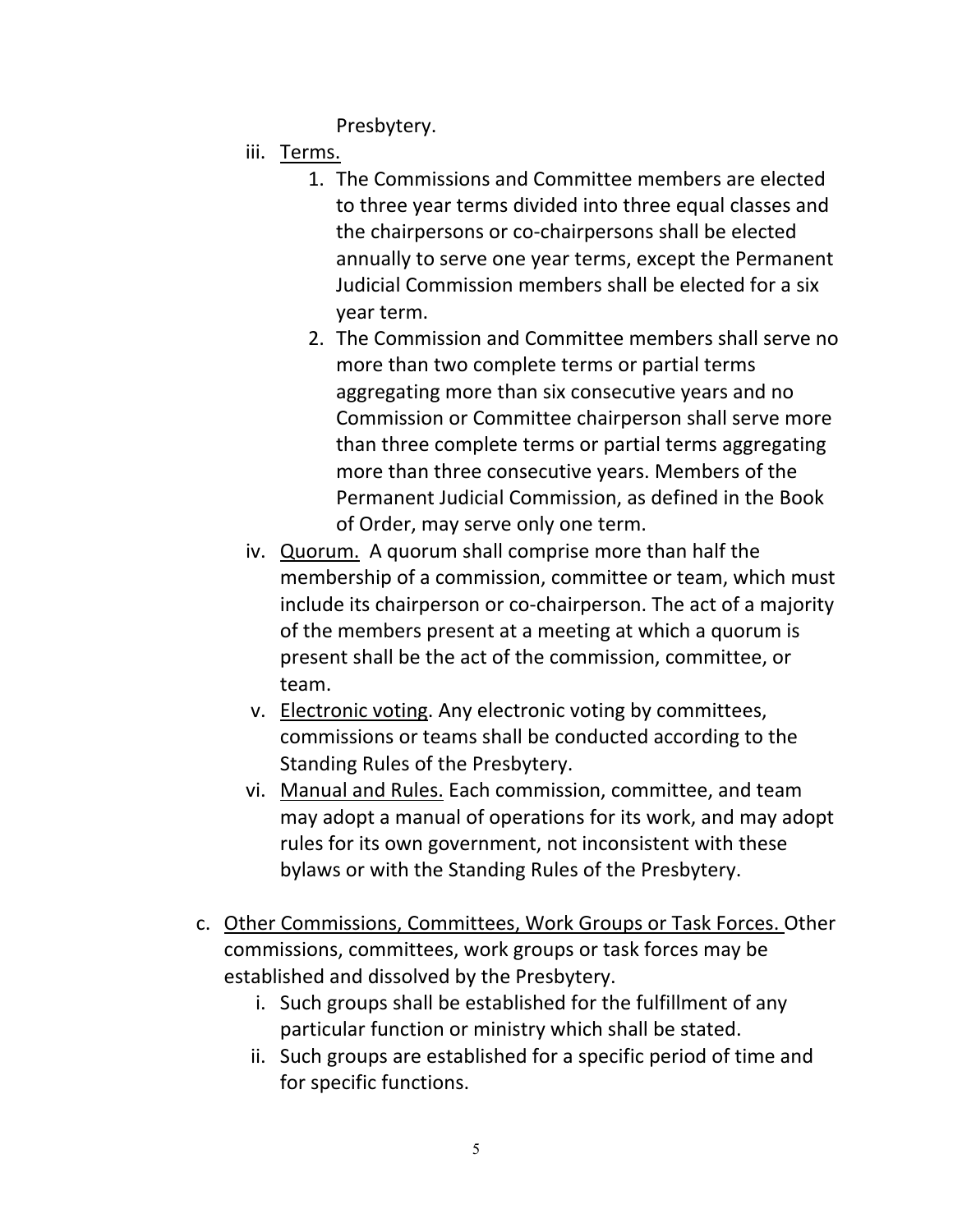- iii. The size, membership and structure of such groups shall be determined by the entity which established them.
- iv. Such groups are responsible to the entity which established them and shall report directly to that entity.
- v. The establishment of such groups shall be reported to the Presbytery.
- 2) Duties and Responsibilities. The duties, responsibilities and authority of the Presbytery, both as a council and as an entity charged with supporting congregations' witness in the world, are defined in the Book of Order.
- 3) General Rules of Organization
	- a. Terms of Office. The Presbytery Moderator‐Elect, The Moderator (who chairs the Leadership Team), and the Past Moderator shall ordinarily serve no more than a single one‐year term in each of those offices.
	- b. Election and Vacancies. Chairpersons and members of Commissions and Committees, as provided herein above, shall be elected at the annual meeting of Presbytery to take office at the end of the annual meeting. Through the Committee on Representation and Participation, vacancies may be filled at any time and take effect at such time as Presbytery shall determine. If a vacancy occurs on the Leadership Team, the most recent Moderators of Presbytery will be invited in succession to fill such vacancy(ies).
	- c. Floor Nominations. The opportunity for nominations to be made from the floor of Presbytery shall not be curtailed, so long as that process does not violate any of the above stipulations, or the Book of Order, or the Presbytery's Standing Rules.
	- d. Standing Rules. The Standing Rules of Presbytery shall serve to expand upon these bylaws; however, should any part of the Standing Rules conflict with these bylaws, the same shall be null and void and the provision, or provisions, of these bylaws with which they conflict shall be substituted therein.

# **ARTICLE VI**

# The Presbytery – As Corporate Entity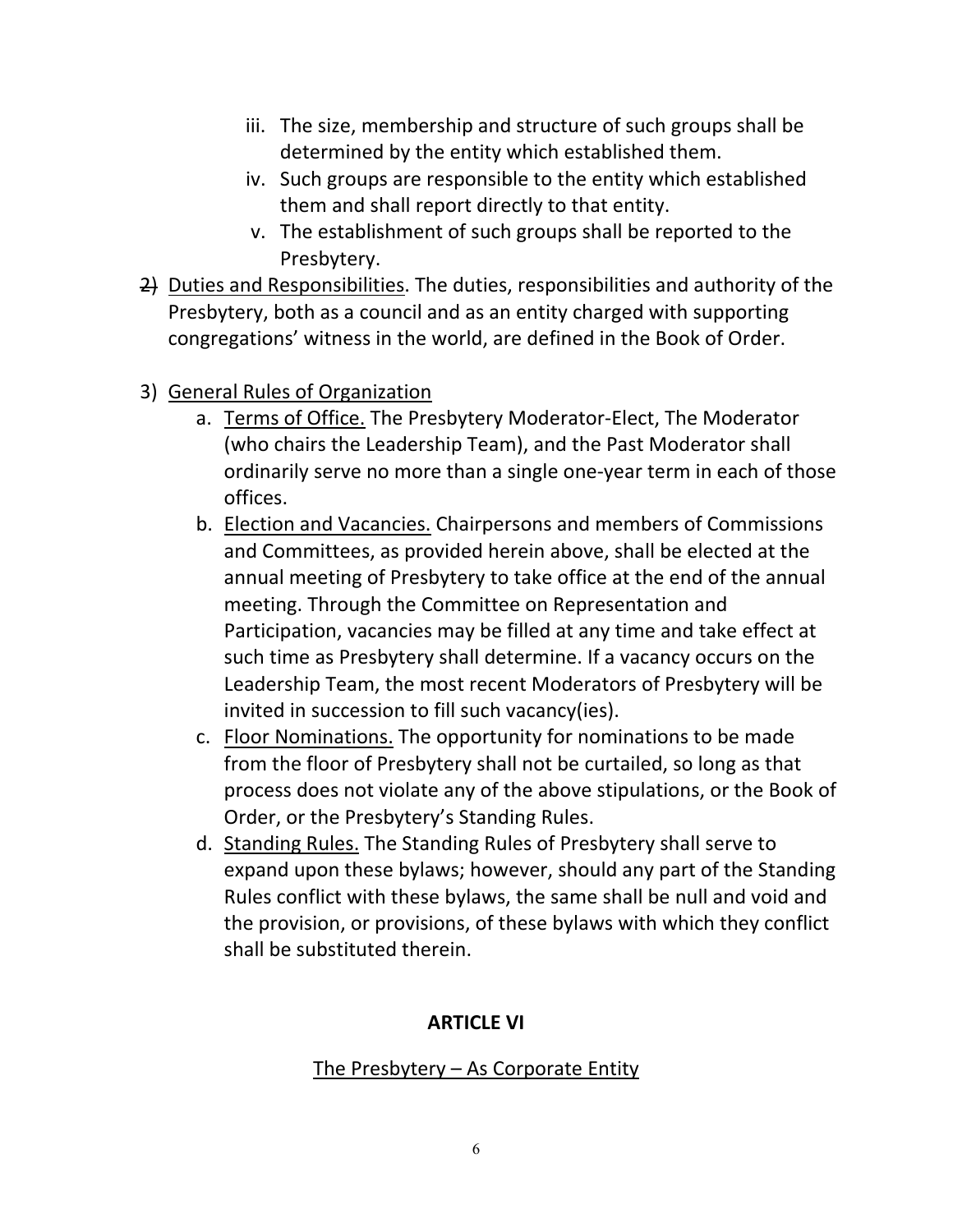- 1) In accordance with the Laws of the State of New Mexico, the Presbytery establishes a Board of Trustees which shall be responsible for fulfilling the corporate responsibilities of the Presbytery of Santa Fe.
- 2) The members of the Finance and Property Committee and the Ecclesiastical Officers of the Presbytery shall comprise the Board of Trustees of the Presbytery.
- 3) The Officers of the Board of Trustees shall be a President, who is the Moderator of the Presbytery; a Secretary, who is the Stated Clerk of the Presbytery; and a Treasurer, who is the Treasurer of the Presbytery.
- 4) The Presbytery shall elect a Stated Clerk. This person shall be responsible for implementing its policies and ensuring fulfillment of denominational constitutional responsibilities. This person shall be authorized to perform or delegate those functions set forth in Article IX, below, as its agent; unless otherwise limited by act and resolution of the Board of Trustees and not inconsistent with these Bylaws, the articles of incorporation or any federal, state or local law or statute applicable to the Corporation.
- 5) The Board of Trustees shall:
	- a. Hold and manage the properties of the Corporation.
	- b. Manage the financial affairs of the Corporation.
	- c. Consider and act upon requests from congregations for permission to take the actions regarding real property as described in G‐4.02 of the Book of Order.
	- d. Make all reports and have the authority to take all actions and exercise all power granted by the New Mexico Non‐Profit Corporation Act, provided the exercise of such authority or power does not contravene any provision of the Constitution of the PCUSA or the Articles of Incorporation, Bylaws or Standing Rules of the Presbytery of Santa Fe.

# **ARTICLE VII**

# Meetings of the Presbytery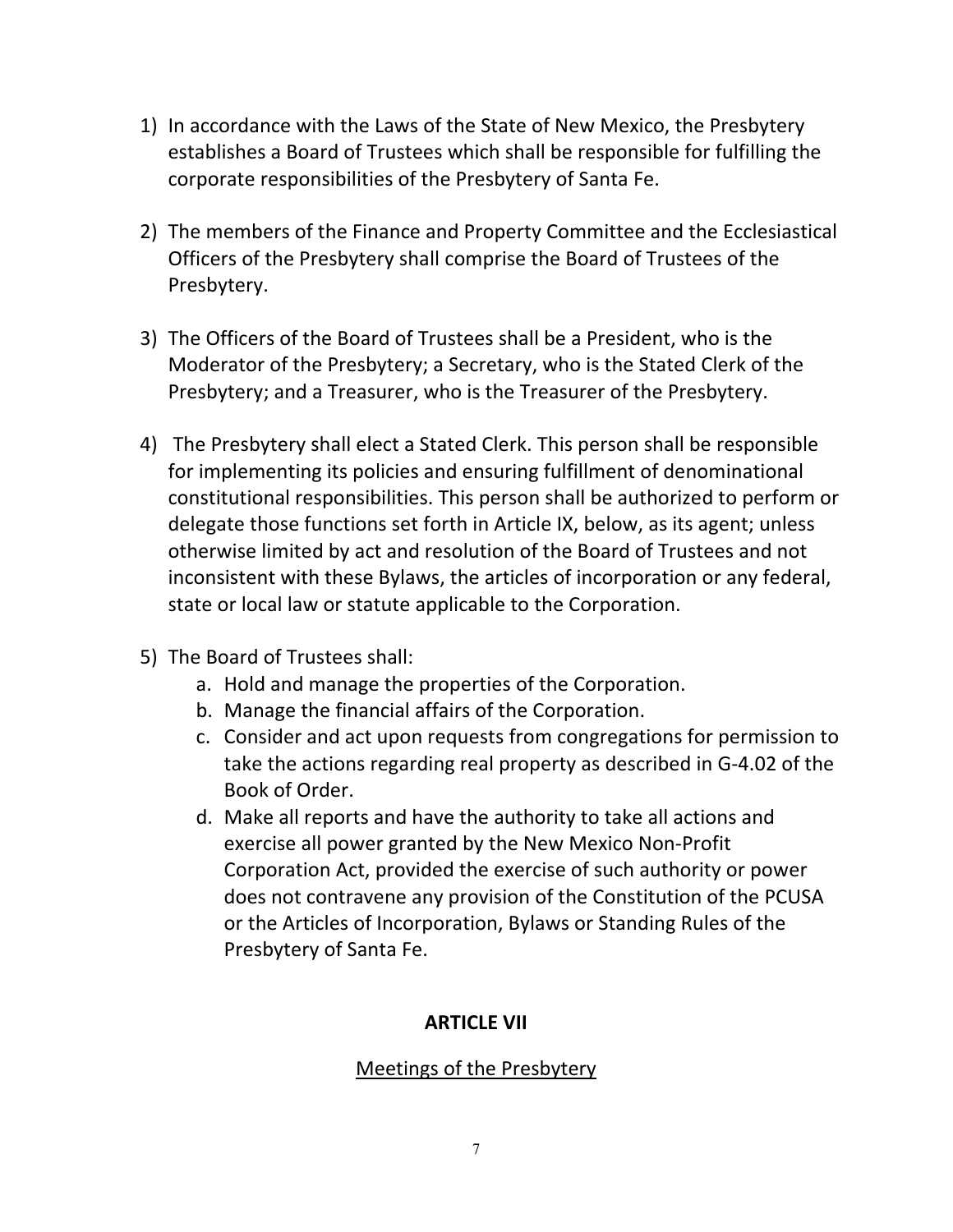### 1) Annual Meeting

- a. An annual meeting of the members of the Presbytery of Santa Fe shall ordinarily be held in the month of October, for the purpose of electing Trustees, Officers and such other persons as are required by these bylaws and for the transaction of such other business as may come before the meeting.
- 2) Stated Meetings. In addition to the Annual Meeting, the Presbytery shall hold such stated meetings as the Standing Rules may provide.
- 3) Called Meetings. Called meetings of the members may be called in conformity with the Book of Order.
- 4) Absences from meetings. An excused absence from either a Stated or Called meeting may be granted by the Stated Clerk for good and sufficient reason as long as the request is received by the Stated Clerk or Administrator prior to the convening of the meeting.
- 5) Quorum**.** A quorum for a meeting consists of any ten Ministers of the Word and Sacrament who are members of Presbytery and ten Ruling Elder commissioners from ten different congregations on the roll of the presbytery.
- 6) Types of Meetings. Meetings of Presbytery and its subordinate entities, created under the authority of these bylaws, may hold meetings in these following ways:
	- a. Traditional in person, that is a single official gathering in one room or area of the assembly of its members at which a quorum is present.
	- b. Electronic meetings, applicable only to the subordinate entities of the Presbytery, are authorized through the use of a conference telephone or other communications equipment and electronic technologies by means of which all persons participating in the meeting can engage in interactive dialogue and discussion.
- 7) Parliamentary Procedures. Meetings of Presbytery and its subordinate entities, created under the authority of these bylaws, shall be conducted in accordance with the most recent edition of *Robert's Rules of Order*, except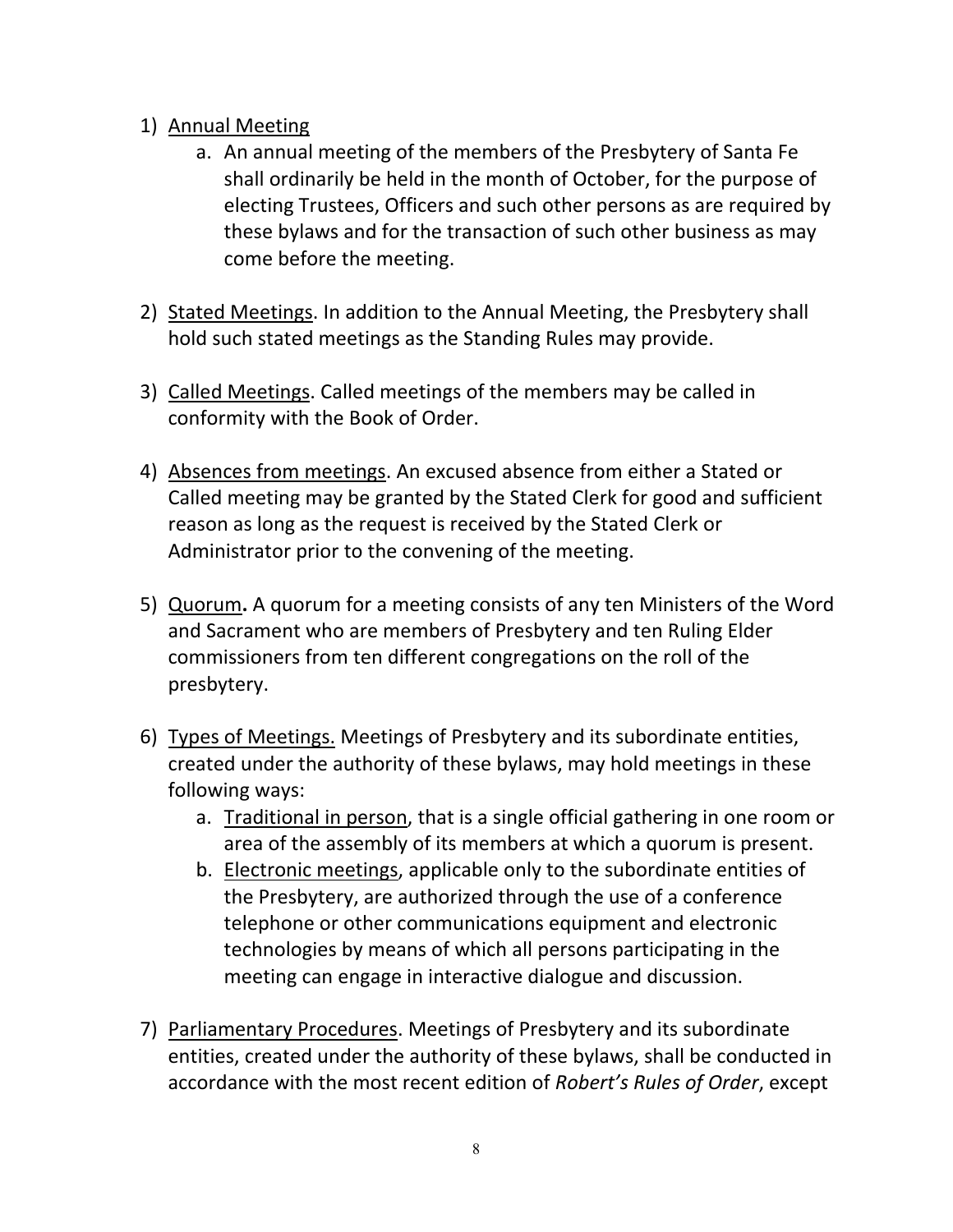in those cases where the Standing Rules or Book of Order provide otherwise.

### **ARTICLE VIII**

### Contracts, checks, deposits and Funds

- 1) Contracts. The Board of Trustees may authorize any officer or officers, agent or agents of the Corporation, in addition to the officers so authorized by these bylaws, to enter into any contract or execute and deliver any instrument in the name, and on behalf, of the Corporation, and such authority may be general or limited to specific matters.
- 2) Checks, Drafts, etc. All checks, drafts or orders for the payment of money, notes or other evidence of indebtedness issued in the name of the Corporation, shall be signed by such officer or officers, agent or agents of the Corporation and in such manner as shall from time to time be determined by resolution of the Board of Trustees. In the absence of such determination by the Board of Trustees, such instruments of \$1000 or less shall be signed by either the treasurer or one of the other persons authorized by the Board of Trustees to be a signatory. Instruments of more than \$1,000 shall be signed by two of the authorized signatories.
- 3) Deposits. All funds of the Corporation shall be deposited from time to time to the credit of the Corporation in such banks, trust companies or other depositories as the Board of Trustees may select.
- 4) Gifts. The Board of Trustees may accept on behalf of the Corporation any contribution, gift, bequest or devise for the general purposes, or for any special purpose, of the Corporation.
- 5) Investments. The Board of Trustees, in consultation with the treasurer and/or person(s) whom the Board of Trustees may name, shall determine when and how funds shall be invested for the benefit of the Corporation.
- 6) Restricted and/or Designated Funds. Restricted and/or designated funds of the Corporation shall be utilized according to the terms of their restriction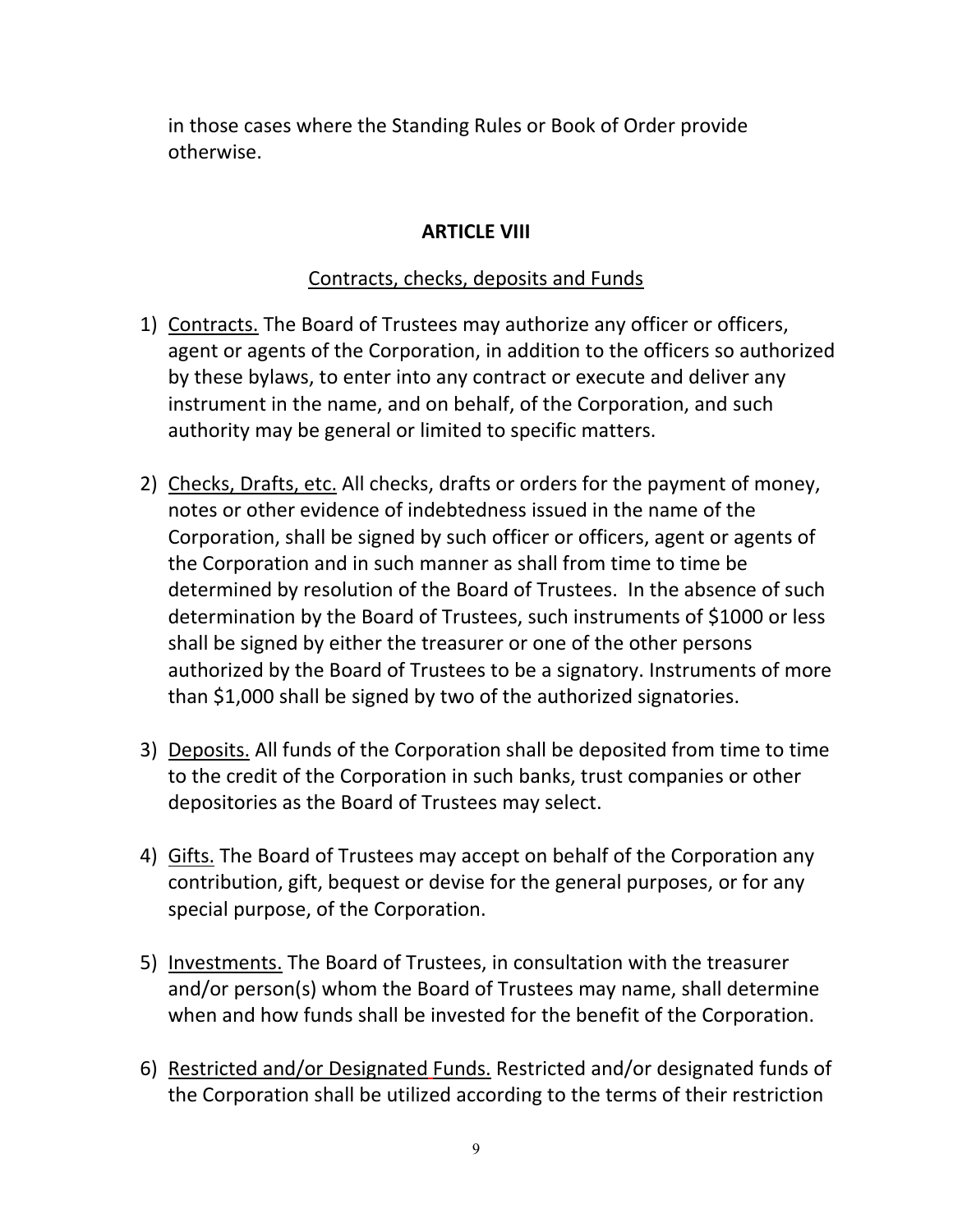and/or designation in accordance with policies adopted by the Board of Trustees. If and when such restrictions or designations are no longer applicable or relevant, the Board of Trustees shall take appropriate actions to release the funds from their restriction or designation. Application for utilization of such funds shall be through procedures approved by the Board of Trustees or policies of the Presbytery of Santa Fe as spelled out in the Standing Rules or policies of a committee.

#### **ARTICLE IX**

#### Books and Records

The Corporation shall keep correct and complete books and records of account, consistent with generally accepted accounting practices, and shall also keep minutes of the proceedings of its Board of Trustees and committees having the authority of the Board of Trustees, and shall keep at its registered or principal office a record giving the names and addresses of the members of the Board of Trustees. All books and records of the Corporation may be inspected by any Trustee, their agent or attorney, for any proper purpose at any reasonable time. Further, the Board of Trustees shall, at minimum, have a full annual financial review of all books and records relating to finances as provided in Book of Order G‐3.0113. A full financial audit shall be conducted no less than every three years.

### **ARTICLE X**

### Fiscal Year

The fiscal year of the Corporation shall begin on the first day of January and end on the last day of December in each year.

### **ARTICLE XI**

#### Waiver of Notice

10